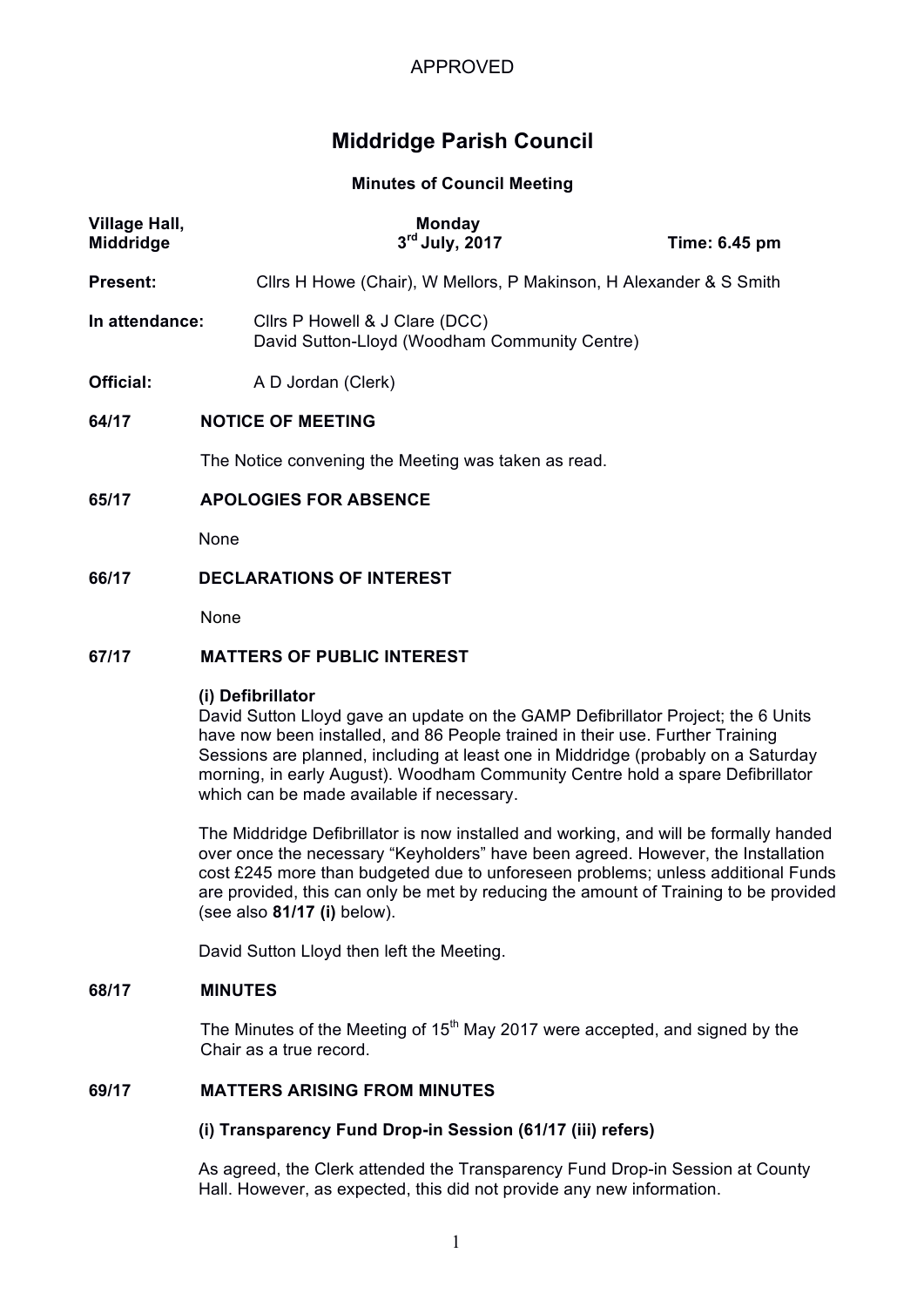#### APPROVED **70/17 "ELDON WHINS" DEVELOPMENT & THE COUNTY PLAN**

A Meeting was held with the DCC Case Officer for the Persimmon Planning Application (Laura Eden), which proved useful. Cllr S Smith has produced a Draft Letter giving the Parish Council's Objections to this Planning Application, which has been circulated to Councillors for their comments.

**RESOLVED** that the proposed Letter of Objection is agreed, and is to be submitted as soon as possible.

*Action:* Cllr S Smith & Clerk

Cllr J Clare stated that he would not be sitting as a Member of the DCC Planning Committee when this Planning Application is considered, and will be objecting to it.

## **71/17 GROUNDS MAINTENANCE & GENERAL REPAIRS**

#### **(i) 2017 Parish Paths Maintenance**

The Parish Paths Partnership have now agreed the budget for this year's Parish Paths Maintenance; the First Cut has been undertaken, and the necessary Claim for Payment submitted.

Whist carrying out the First Cut, Ian Hayman discovered that someone had illegally used Weedkiller on a section of Parish Path 2, and was concerned that his Company would be considered responsible. This matter was discussed, the Parish Council accepting that Ian Hayman was not responsible. Cllr J Clare kindly agreed to raise this Issue with DCC.

## *Action:* Clerk

Cllr S Smith reported that Graffiti had been found on some of the Stone Stiles on Parish Path 7 (the Tramway); this has been removed.

#### **(ii) DCC proposed Street Light Removal**

As previously agreed, a Letter was sent to Yvonne Edwards of DCC regarding this matter, but to date no reply has been received.

#### **(iii) Village Green Trees**

Fortunately the large Ash Tree in the Play Area eventually came into leaf.

#### **72/17 PLANNING APPLICATIONS**

Nothing to report.

#### **73/17 CHILDREN'S' PLAY AREA**

The Clerk's Monthly Inspection report was approved.

Ian Hayman has submitted a revised Quotation for £180 to remove the Moss from the Senior Swings Base.

**RESOLVED** that the Quotation be accepted. *Action:* Clerk

#### **74/17 ROAD-TRAFFIC**

The two 30 mph Speed Limit Signs which were disfigured by Racist Graffiti have still not been replaced; Cllr J Clare kindly agreed to raise this Issue with DCC.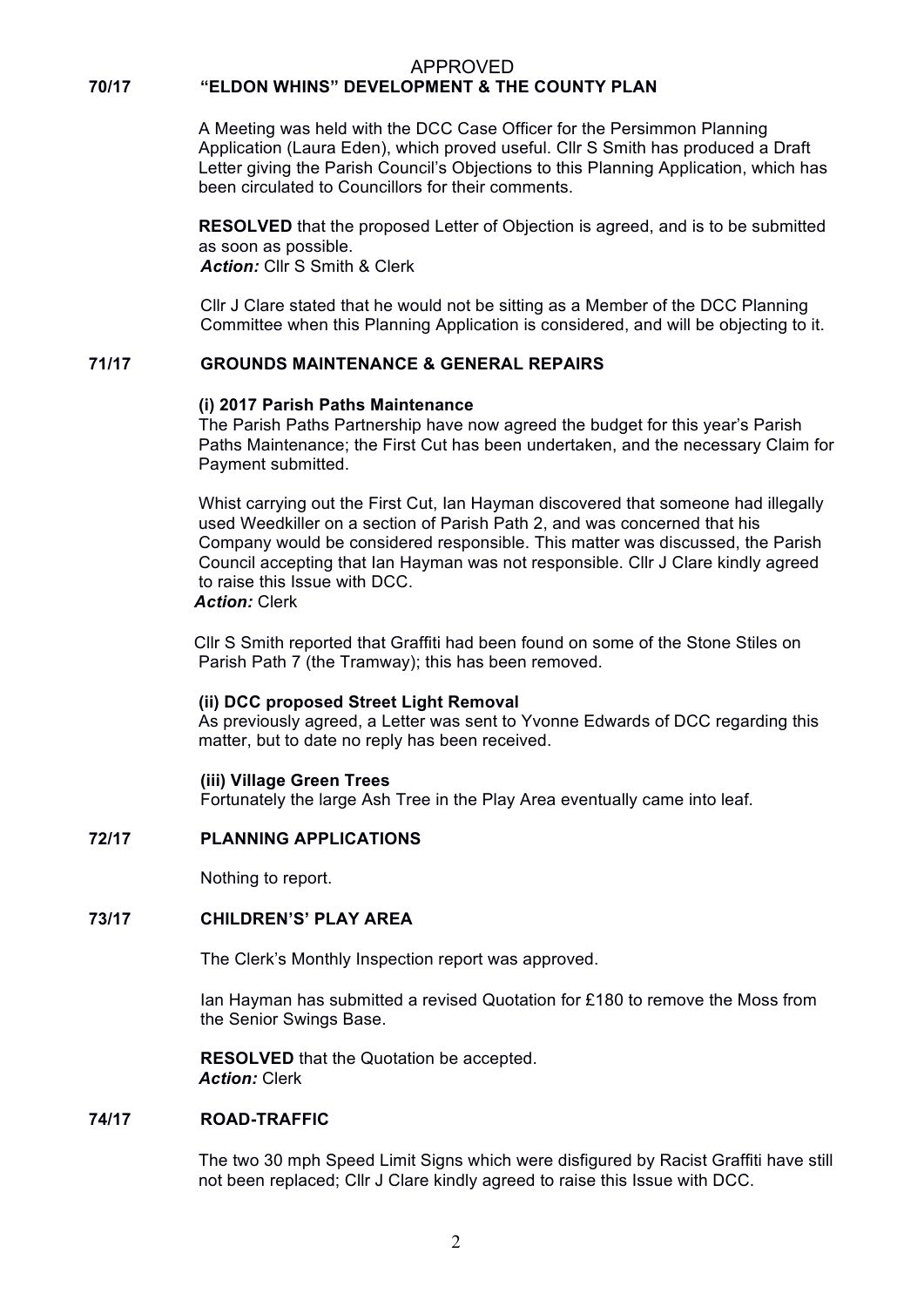## **75/17 "THE PADDOCK"**

Cllr J Clare has an idea as to how the proposed DCC Project to turn 'the Paddock' into a 'Wildflower Grassland' can be started without having to wait for funding from the Proposed "Eldon Whins" Section 106 Agreement. The first Stage is to clear the Land; the possibility of using Ian Hayman and/or a Local Farmer to do the necessary work has been mentioned, although exactly what is required is not clear. *Action:* Clerk

The Parish Council have agreed in principle to cover the future Annual Maintenance Costs of the 'Wildflower Grassland'. However, Cllr J Clare stated that a long-term License Agreement would be required to allow the Parish Council to work on this DCC-owned Land; a benefit of such a License is that it would exclude the possibility of the Land being sold for Housing Development.

It is proposed that our Ward County Councillors will meet to discuss this matter, and then arrange to discuss it with Stuart Priestley of the DCC Ecology Department.

#### **76/17 NEIGHBOURHOOD PLAN (NP)**

Following some problems with the Expression of Interest, a Grant Application for a second tranche of Consultancy Support has now been submitted.

Stuart Carter of DCC has raised concerns regarding the wording of some of the Questions in the proposed new Community Engagement Exercise; the Parish Council accept that these concerns need to be addressed. Shaun Hanson has agreed to redraft the relevant Questions, which will be considered by the NP Working Group at its next Meeting (when the new Grant has been approved). *Action:* Mrs A Clarke & Clerk

## **77/17 ACCOUNTS**

Councillors considered a Schedule of Accounts for Payment.

| Payee                                       | <b>Purpose</b>                | <b>Sum</b> |
|---------------------------------------------|-------------------------------|------------|
| Mrs H Alexander *                           | Plants for Village Green Tubs | £80.00     |
| J Harron                                    | Clerk's Salary Admin          | £15.25     |
| A. D. Jordan                                | Clerk's Jan - Mar Salary      | £225.00    |
| <b>HMRC</b>                                 | Clerk's Jan - Mar Tax         | £150.00    |
| Hayfield Contracting Ltd.                   | <b>Parish Paths First Cut</b> | £504.00    |
| <b>Blacksmiths Arms Leisure</b><br>Ltd $**$ | Chair's Dinner                | £200.00    |
|                                             | <b>TOTAL</b>                  | £1174.25   |

**RESOLVED** that the following Accounts be approved for payment:-

this replaces the previously Authorised Payment to Mrs A Clarke.

Cheque already issued, so approval is retrospective.

The President of the Middridge Village Association (MVA) apologised to the Parish Council for the fact that the Raffle Tickets for this year's Village Fête incorrectly attributed the Prize provided by the Parish Council to the MVA.

John Harron of the Thirsk Community Association, who provide the necessary Administration for the Clerk's Salary, is retiring, and the Community Association will no longer provide this service. However, they have arranged for a local firm of Chartered Certified Accountants, T P Jones & Co LLP, to provide this service at the same cost.